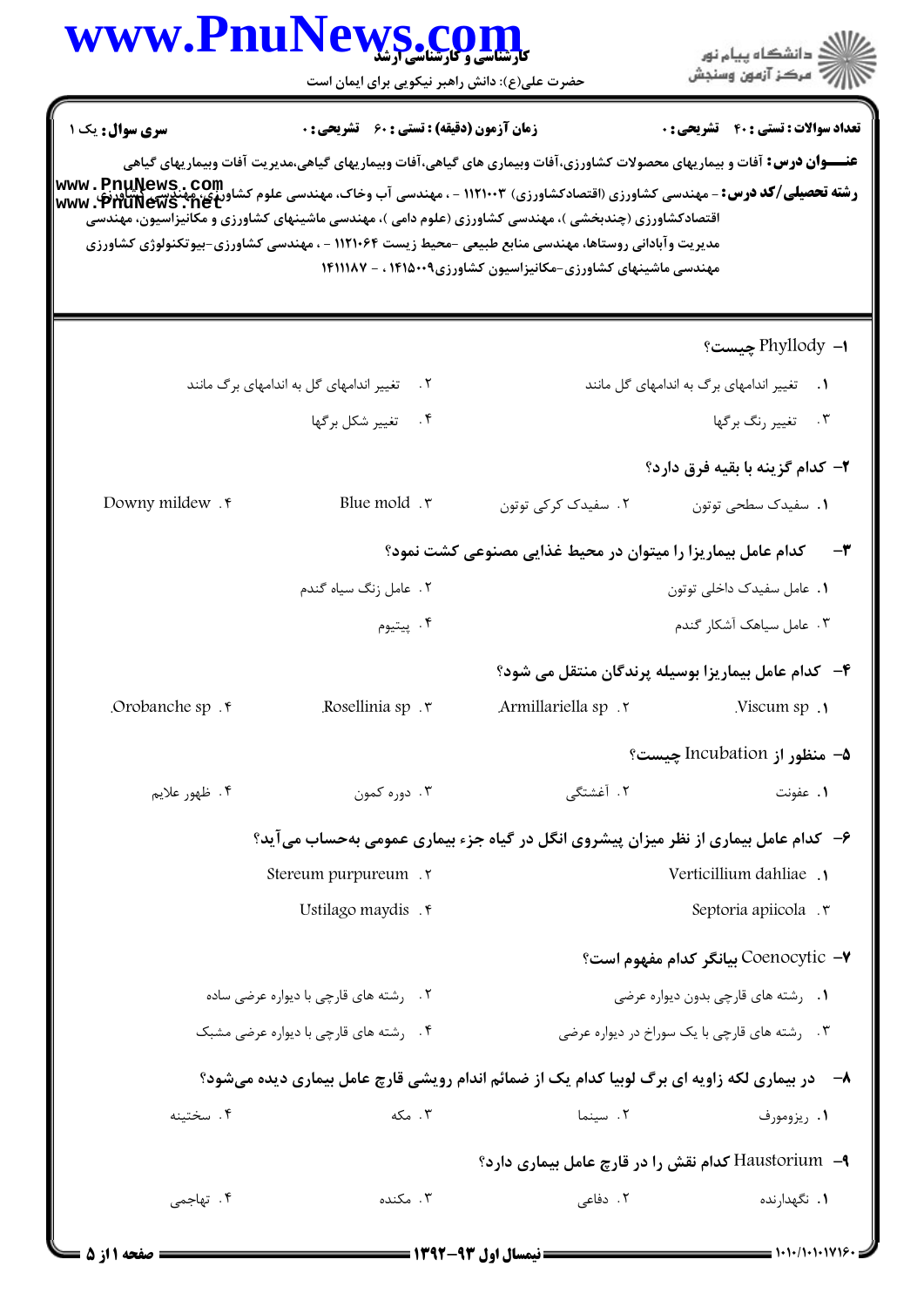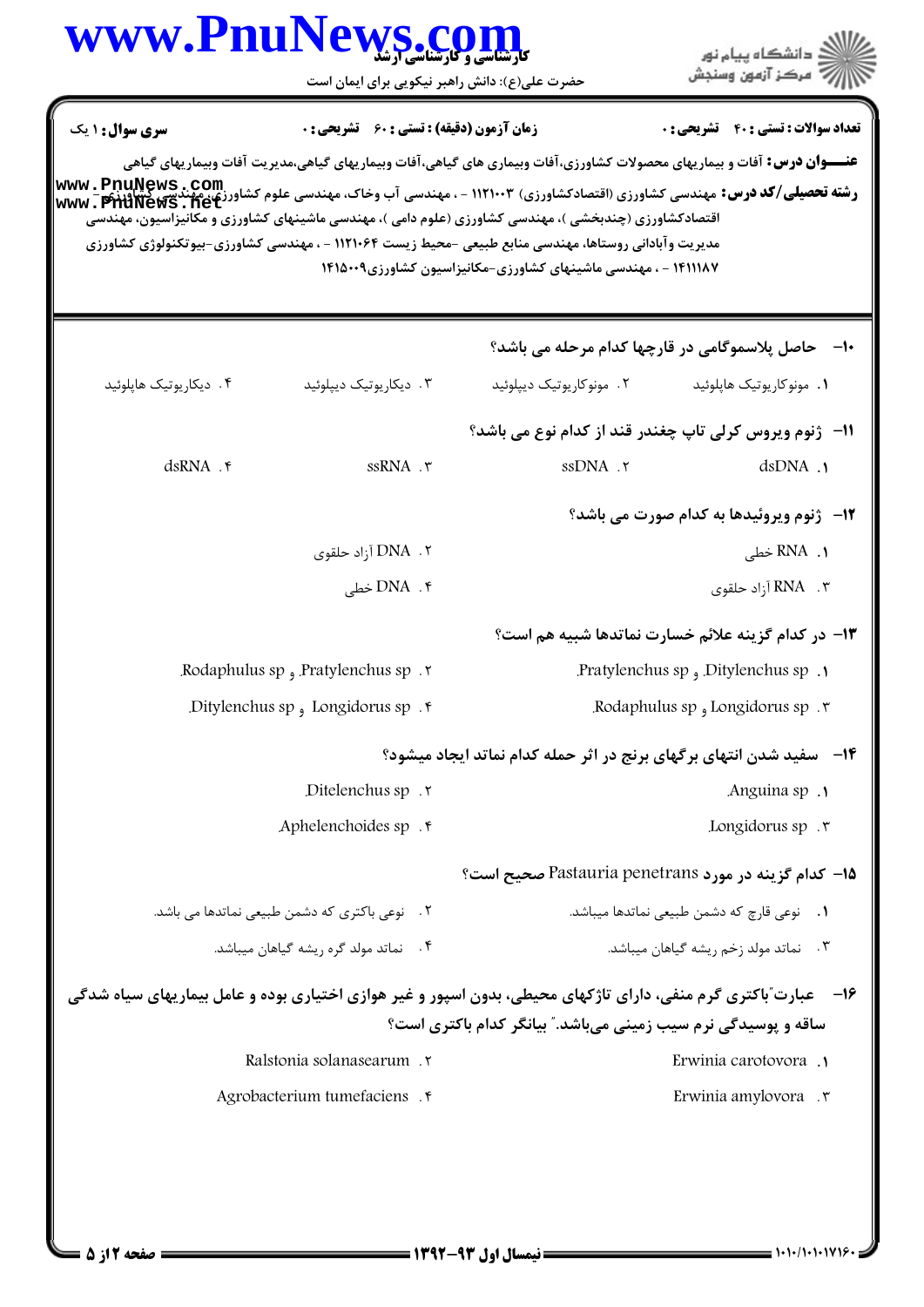| WWW.PnuNews.com                                                                                                                                                                                                |                                                    | ِ دانشڪاه پيا <sub>م</sub> نور<br>/∕ مرڪز آزمون وسنڊش                                                                                                                                                                                                                   |
|----------------------------------------------------------------------------------------------------------------------------------------------------------------------------------------------------------------|----------------------------------------------------|-------------------------------------------------------------------------------------------------------------------------------------------------------------------------------------------------------------------------------------------------------------------------|
|                                                                                                                                                                                                                | حضرت علی(ع): دانش راهبر نیکویی برای ایمان است      |                                                                                                                                                                                                                                                                         |
| سری سوال : ۱ یک                                                                                                                                                                                                | <b>زمان آزمون (دقیقه) : تستی : 60 ٪ تشریحی : 0</b> | <b>تعداد سوالات : تستي : 40 - تشريحي : 0</b>                                                                                                                                                                                                                            |
|                                                                                                                                                                                                                |                                                    | <b>عنـــوان درس:</b> آفات و بیماریهای محصولات کشاورزی،آفات وبیماری های گیاهی،آفات وبیماریهای گیاهی،مدیریت آفات وبیماریهای گیاهی                                                                                                                                         |
| اقتصادکشاورزی (چندبخشی )، مهندسی کشاورزی (علوم دامی )، مهندسی ماشینهای کشاورزی و مکانیزاسیون، مهندسی<br>مدیریت و آبادانی روستاها، مهندسی منابع طبیعی -محیط زیست ۱۱۲۱۰۶۴ - ، مهندسی کشاورزی-بیوتکنولوژی کشاورزی |                                                    | <b>رشته تحصیلی/کد درس: می</b> ندسی کشاورزی (اقتصادکشاورزی) ۱۱۲۱۰۰۳ - ، مهندسی آب وخاک، مهندسی علوم کشاورزی www <b>. PnuNews . Com</b><br>  www . PnuNeWS <b>. net</b><br>  www . PnuNeWS <b>. net</b><br>۱۴۱۱۱۸۷ - ، مهندسی ماشینهای کشاورزی-مکانیزاسیون کشاورزی۱۴۱۵۰۰۹ |
|                                                                                                                                                                                                                |                                                    | 17- ناقل کدام باکتری نماتد می باشد؟                                                                                                                                                                                                                                     |
| Xavthomonas campestris . Y                                                                                                                                                                                     |                                                    | Rathayibacter tritici.                                                                                                                                                                                                                                                  |
| Agrobacterium tumefaciens .                                                                                                                                                                                    |                                                    | Pseudomonas syringae . r                                                                                                                                                                                                                                                |
|                                                                                                                                                                                                                |                                                    | ۱۸− عبارت آاین انگل به تعداد زیاد در محل سایه انداز هر درخت وجود داشته و با عقب زدن خاک اطراف هر بوته ملاحظه می<br>شود که انگل قاعده ساقه خود را روی ریشههای فرعی درخت قرار داده است." بیانگر کدام انگل است؟                                                            |
|                                                                                                                                                                                                                | Viscum album . ٢                                   | Viscum laxum .                                                                                                                                                                                                                                                          |
| Arceutobium oxycedri . ۴                                                                                                                                                                                       |                                                    | Orobanche aegyptaica . ٣                                                                                                                                                                                                                                                |
|                                                                                                                                                                                                                |                                                    | Ophiostoma nova-ulmi -۱۹ کدام بیماری را ایجاد کرده و ناقل آن چیست؟                                                                                                                                                                                                      |
| ۲. پوسیدگی ریشه- سوسک چوبخوار                                                                                                                                                                                  |                                                    | ۰۱ بیماری هلندی نارون- سوسک چوبخوار                                                                                                                                                                                                                                     |
| ۴. یوسیدگی ریشه- کود دامی                                                                                                                                                                                      |                                                    | ۰۳ بیماری هلندی نارون- کود دامی                                                                                                                                                                                                                                         |
|                                                                                                                                                                                                                |                                                    | ۲۰– Xiphinema index ناقل کدام بیماری است؟                                                                                                                                                                                                                               |
| ٢. ویروس کرلی تاپ چغندر قند                                                                                                                                                                                    |                                                    | ۰۱ ویروس موزاییک توتون                                                                                                                                                                                                                                                  |
| ۰۴ ویروس برگ بادبزنی مو                                                                                                                                                                                        |                                                    | ۰۳ ویروس قهوهای شدن زودهنگام نخود                                                                                                                                                                                                                                       |
|                                                                                                                                                                                                                |                                                    | <b>۲۱-</b> اصول کخ در چه موردی بکار می رود؟                                                                                                                                                                                                                             |
|                                                                                                                                                                                                                |                                                    | ۰۱ زمانی که بیماری ناشناخته بوده و برای اولین بار دیده می شود.                                                                                                                                                                                                          |
|                                                                                                                                                                                                                |                                                    | در مورد بیماریهایی که عامل آن بیوتروف است.<br>$\cdot$ $\cdot$ $\cdot$                                                                                                                                                                                                   |
|                                                                                                                                                                                                                |                                                    | $\cdot$ $\mathsf{r}$<br>در مورد بیماریهایی که عامل آن نکتوتروف است.                                                                                                                                                                                                     |
|                                                                                                                                                                                                                |                                                    | $\cdot$ ۴<br>فقط در مورد بیماریهای باکتریایی دیده میشود.                                                                                                                                                                                                                |
|                                                                                                                                                                                                                |                                                    | <b>۲۲</b> -    پروکوتیکول از مجموع کدام لایه ها به دست می آید؟                                                                                                                                                                                                          |
| ۰۲ رو کوتیکول و درون کوتیکول                                                                                                                                                                                   |                                                    | ٠١. برون كوتيكول و رو كوتيكول                                                                                                                                                                                                                                           |
|                                                                                                                                                                                                                |                                                    |                                                                                                                                                                                                                                                                         |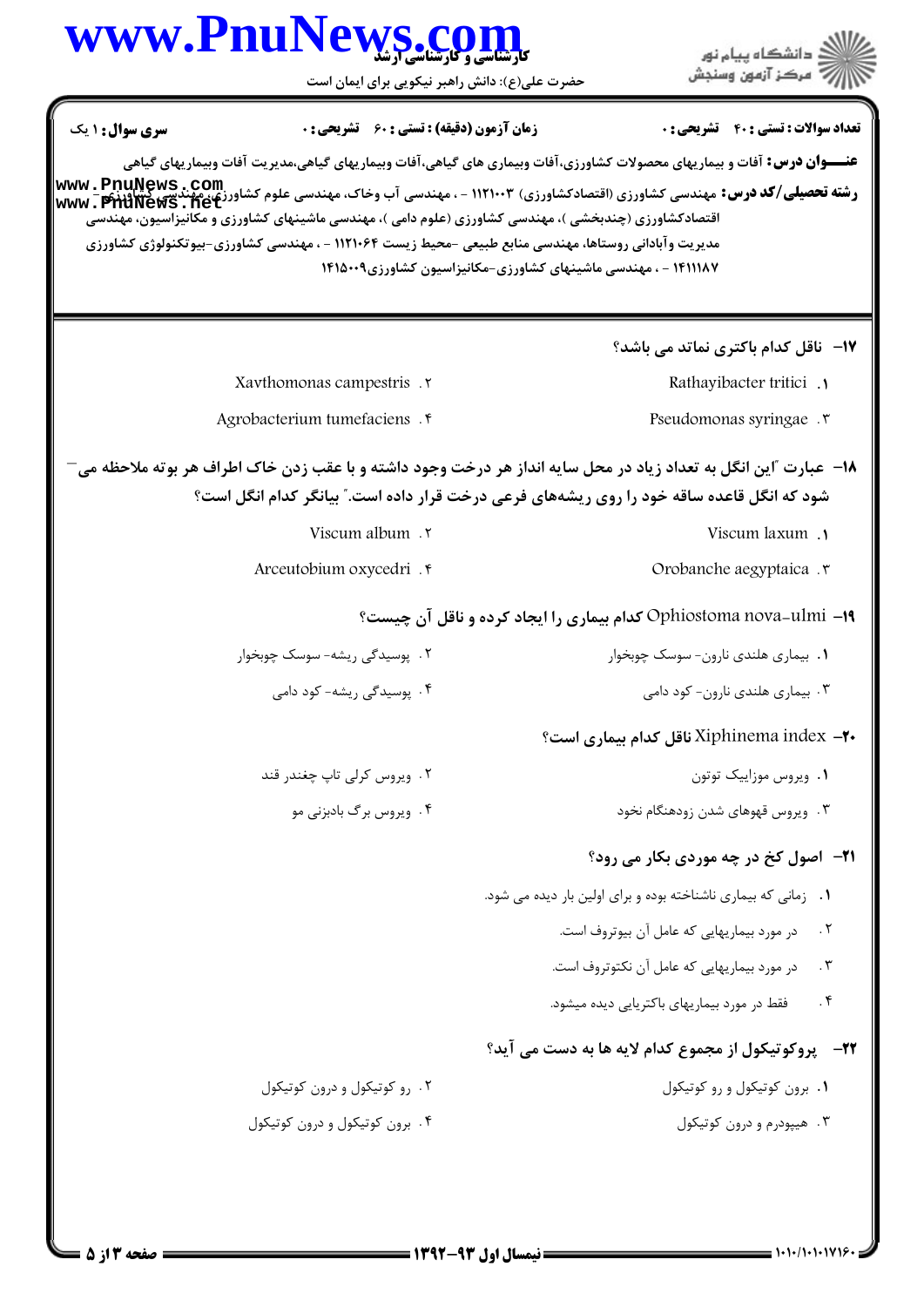## WWW.PnuNews.com

حضرت علی(ع): د<mark>انش راهبر نیکویی برای ایمان است</mark>

| <b>زمان آزمون (دقیقه) : تستی : 60 ٪ تشریحی : 0</b><br><b>تعداد سوالات : تستی : 40 قشریحی : 0</b><br><b>سری سوال :</b> ۱ یک<br><b>عنـــوان درس:</b> آفات و بیماریهای محصولات کشاورزی،آفات وبیماری های گیاهی،آفات وبیماریهای گیاهی،مدیریت آفات وبیماریهای گیاهی<br><b>رشته تحصیلی/کد درس: مهندسی کشاورزی (اقتصادکشاورزی) ۱۱۲۱۰۰۳ - ، مهندسی آب وخاک، مهندسی علوم کشاورزی، مهندسی کشاورز<br/>WWW . PNUNeWS . Net</b><br>اقتصادکشاورزی (چندبخشی )، مهندسی کشاورزی (علوم دامی )، مهندسی ماشینهای کشاورزی و مکانیزاسیون، مهندسی<br>مدیریت وآبادانی روستاها، مهندسی منابع طبیعی -محیط زیست ۱۱۲۱۰۶۴ - ، مهندسی کشاورزی-بیوتکنولوژی کشاورزی<br>۱۴۱۱۱۸۷ - ، مهندسی ماشینهای کشاورزی-مکانیزاسیون کشاورزی۱۴۱۵۰۰۹ |                                     |                |                                                                                                        |  |
|------------------------------------------------------------------------------------------------------------------------------------------------------------------------------------------------------------------------------------------------------------------------------------------------------------------------------------------------------------------------------------------------------------------------------------------------------------------------------------------------------------------------------------------------------------------------------------------------------------------------------------------------------------------------------------------------------|-------------------------------------|----------------|--------------------------------------------------------------------------------------------------------|--|
|                                                                                                                                                                                                                                                                                                                                                                                                                                                                                                                                                                                                                                                                                                      |                                     |                | Chaetotaxie –۲۳ چیست؟                                                                                  |  |
|                                                                                                                                                                                                                                                                                                                                                                                                                                                                                                                                                                                                                                                                                                      | ۲. گرایش لارو حشرات به مواد شیمیایی |                | ٠١ گرايش حشرات به مواد شيميايي                                                                         |  |
| ۴. طرز پراکندگی موها در قسمتهای مختلف پای حشرات                                                                                                                                                                                                                                                                                                                                                                                                                                                                                                                                                                                                                                                      |                                     |                | ۰۳ طرز پراکندگی موها در قسمتهای مختلف بدن حشرات                                                        |  |
|                                                                                                                                                                                                                                                                                                                                                                                                                                                                                                                                                                                                                                                                                                      |                                     |                | ۲۴– منظور از Vertex چیست؟                                                                              |  |
| ۴. گیجگاه                                                                                                                                                                                                                                                                                                                                                                                                                                                                                                                                                                                                                                                                                            | ۰۳ گلو                              | ۲. فرق سر      | ۰۱ پشت سر                                                                                              |  |
|                                                                                                                                                                                                                                                                                                                                                                                                                                                                                                                                                                                                                                                                                                      |                                     |                | ۲۵– گاله آ از کدام نظر اهمیت دارد؟                                                                     |  |
| ۰۴ تعادل حشره در پرواز                                                                                                                                                                                                                                                                                                                                                                                                                                                                                                                                                                                                                                                                               | ۰۳ تشخیص نور                        | ۰۲ بریدن       | ۱. حسی                                                                                                 |  |
|                                                                                                                                                                                                                                                                                                                                                                                                                                                                                                                                                                                                                                                                                                      |                                     |                | ۲۶– در قطعات دهانی تیپ لیسنده خرطوم از رشد کدام قسمت تشکیل شده است؟                                    |  |
| ۰۴ لب بالا                                                                                                                                                                                                                                                                                                                                                                                                                                                                                                                                                                                                                                                                                           | ۰۳ لب پایین                         | ۰۲ آرواره بالا | ١. أرواره پايين                                                                                        |  |
|                                                                                                                                                                                                                                                                                                                                                                                                                                                                                                                                                                                                                                                                                                      |                                     |                | ۲۷– در راسته دو بالان ًو در راسته بال تابخورده ها هالتر به ترتیب از تغییر شکل کدام قسمت تشکیل شده است؟ |  |
|                                                                                                                                                                                                                                                                                                                                                                                                                                                                                                                                                                                                                                                                                                      | ۲. بالهای عقبی- بالهای عقبی         |                | ۰۱ بالهای عقبی- بالهای جلویی                                                                           |  |
|                                                                                                                                                                                                                                                                                                                                                                                                                                                                                                                                                                                                                                                                                                      | ۴. بالهای جلویی - بالهای جلویی      |                | ۴ . بالهای جلویی - بالهای عقبی                                                                         |  |
|                                                                                                                                                                                                                                                                                                                                                                                                                                                                                                                                                                                                                                                                                                      |                                     |                | Trochanter –۲۸ بیانگر کدام گزینه است؟                                                                  |  |
| ۰۴ ساق                                                                                                                                                                                                                                                                                                                                                                                                                                                                                                                                                                                                                                                                                               | ۰۳ ران                              | ۰۲ پي ران      | <b>۰۱</b> پیش ران                                                                                      |  |
|                                                                                                                                                                                                                                                                                                                                                                                                                                                                                                                                                                                                                                                                                                      |                                     |                | <b>۲۹</b> -   نقش لوله های مالپیگی در چیست؟                                                            |  |
| ۰۴ دفع مواد زايد                                                                                                                                                                                                                                                                                                                                                                                                                                                                                                                                                                                                                                                                                     | ۰۳ تعادل در پرواز                   | ۲. کمک به تنفس | ١. جذب آب                                                                                              |  |
|                                                                                                                                                                                                                                                                                                                                                                                                                                                                                                                                                                                                                                                                                                      |                                     |                | ۳۰-   سموم ترشحی گونه های خانواده Chrysomelidae به چه صورت دیده می شود؟                                |  |
| ۰۴ هیستامین                                                                                                                                                                                                                                                                                                                                                                                                                                                                                                                                                                                                                                                                                          | ۰۳ اسید فورمیک                      | ٢. ساپونين     | ۰۱ کانتاریدین                                                                                          |  |
|                                                                                                                                                                                                                                                                                                                                                                                                                                                                                                                                                                                                                                                                                                      |                                     |                | <b>٣١</b> - نقش اصلي خون حشرات چيست؟                                                                   |  |
|                                                                                                                                                                                                                                                                                                                                                                                                                                                                                                                                                                                                                                                                                                      | ۲. تنفس و انتقال O2 و CO2           |                | ۰۱ انتقال مواد غذایی، مواد زائد و هورمونها                                                             |  |
|                                                                                                                                                                                                                                                                                                                                                                                                                                                                                                                                                                                                                                                                                                      | ۰۴ افزایش سیستم ایمنی بدن           |                | ۰۳ . بهبود زخمهای بدن                                                                                  |  |
|                                                                                                                                                                                                                                                                                                                                                                                                                                                                                                                                                                                                                                                                                                      |                                     |                |                                                                                                        |  |

ے<br>کارالاتھا دانشگاہ پیام نور<br>کارالاتھ مرکز آزمون وسنجش